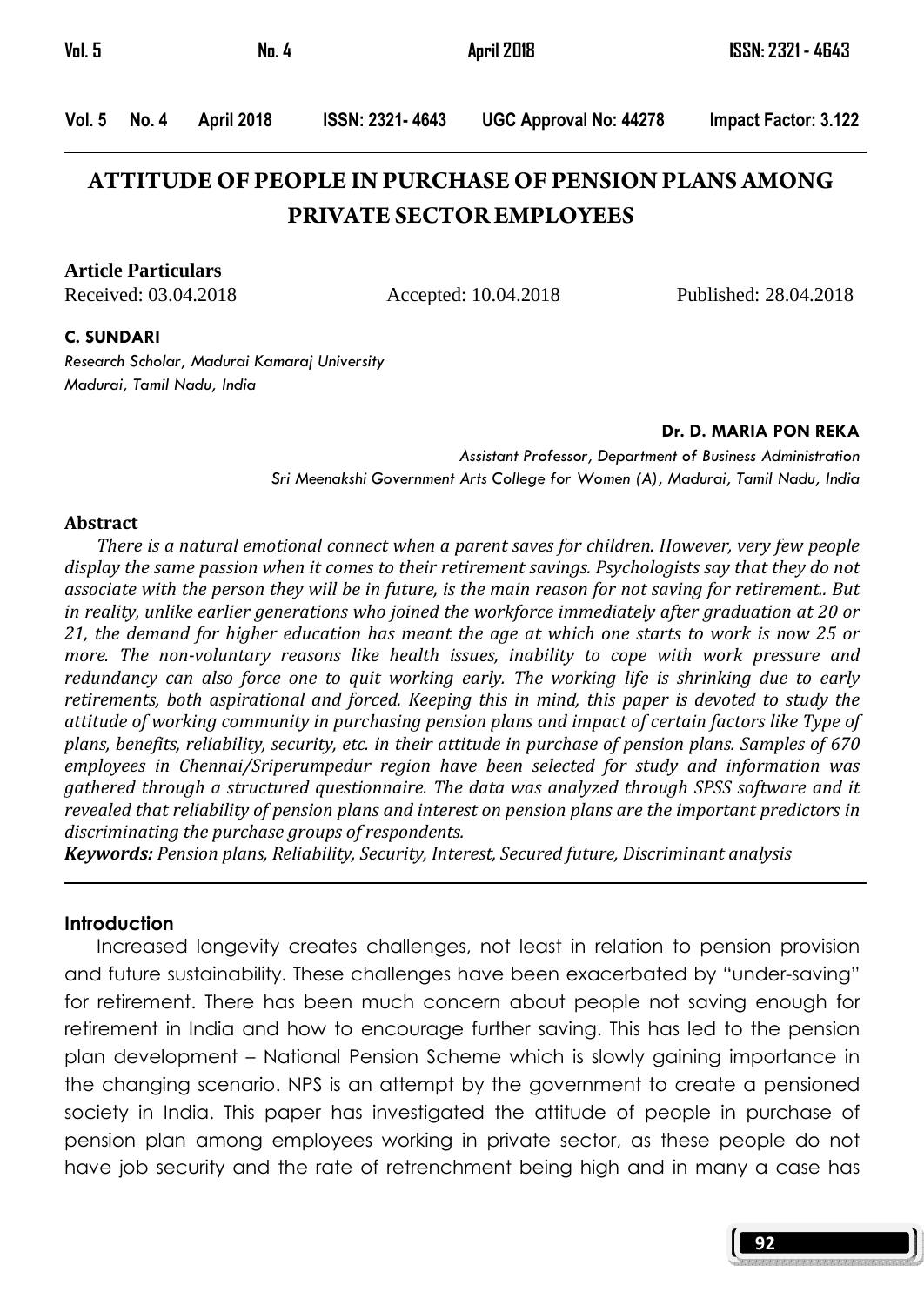undefined pay structure due to the changing business dynamics. Given that young working cohorts have the longest to contribute to pensions and have been least likely to save for retirement, it is important to investigate the attitudes, expectations and focus on the impact of certain variable on purchase of pension plan. Security, in general, can be thought as a peace of mind and freedom from uncertainty, whereas insecurity implies feelings of doubt, fear and apprehension – Tryst with trust.

### Need and Importance of the Study

There is no statutory obligation of any employer to make pension payment to his employees. But when an employee retires he no longer gets his salary though his need for a regular income continues. Even the employees who are recruited recently in government services are also deprived of the pension benefit. Retirement benefits like Provident fund and Gratuity are paid in lump sum which are often spent too quickly or not invested prudently with the result that the employee finds himself without regular income in his post retirement days. Pension is therefore an ideal method of retirement provision because the benefit is in the form of regular income throughout his life period and for his family.

The need for the study gains significance because:

- 1. Dying early was always a problem but living too long is a new dimension added now due to the decline in mortality rate and improvement in living conditions. Hence there is a need for a pension plan.
- 2. Social disintegration of Joint Hindu Family system has given a wide call for pension plans. Pension is the backbone of the individual who needs economic independence throughout his life.
- 3. Economic constraints give rise to nucleus and satellite family set up. Besides one must visualize his needs for old age which is altogether different than that for young age (e.g.) housing, medical, recreation, library and welfare measures all under one roof for which he needs economic support. Hence there is need for pension plan.
- 4. The twin pincers of rising inflation and falling interest rates threaten to squeeze the life out of small savings instruments. One way to break free, then is to invest in long term instruments – mutual funds with higher – than – average maturity periods of government securities with long tenures. Apart from these investment avenues, pension plans offer good returns in later period and tax –saving options.

 Sure, these investments won't quite give the adrenaline rush to the high returns that playing the stock market or heavy loss that it might encounter. But these are sail-safe plans that will, slowly but steadily work for a see-through retirement years for both social and welfare measures.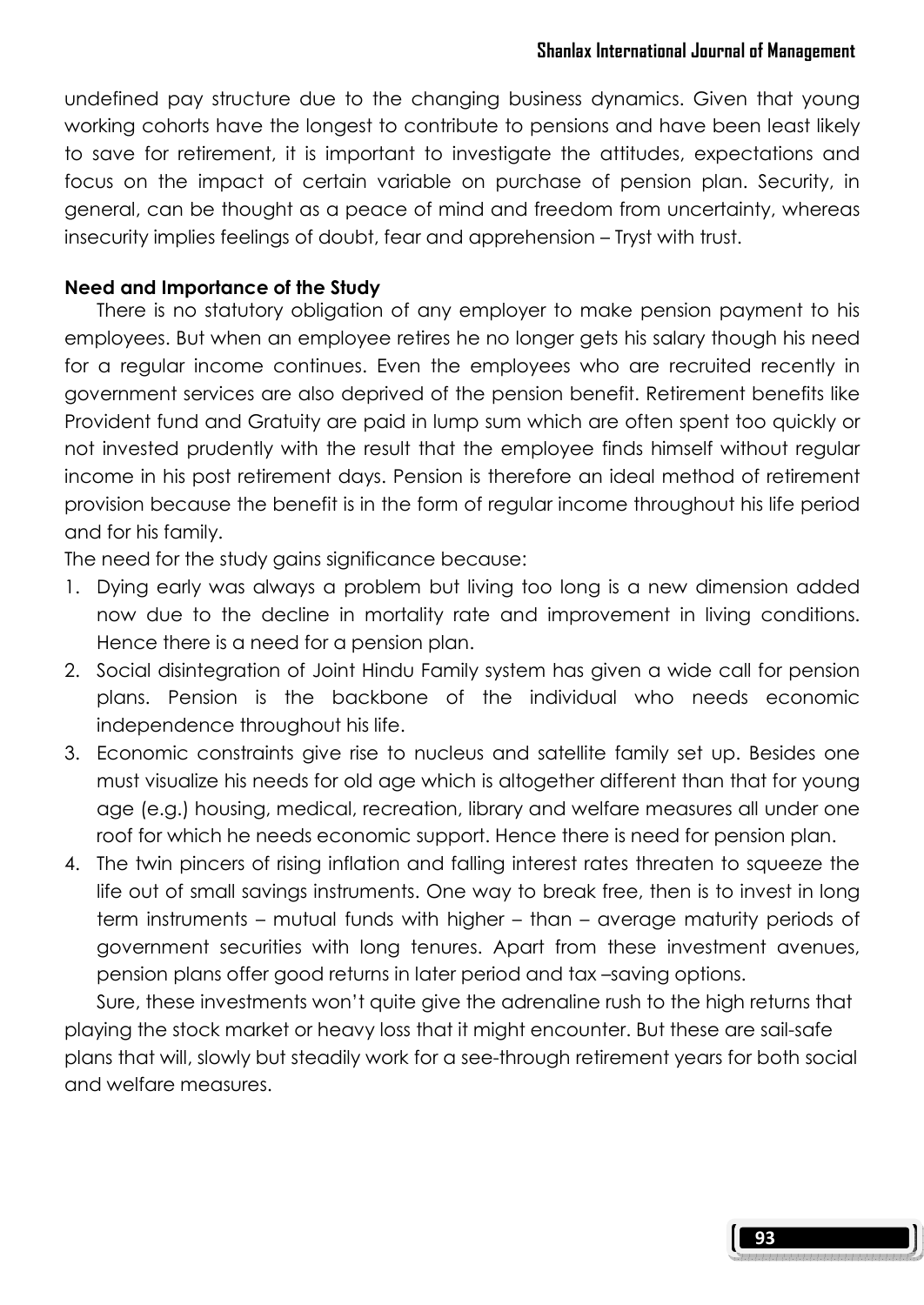## Objectives of the Study

- To find a linear combination of variables (Types of plans, Need of plans, Secured future, Reliability and Security) that discriminate between categories of dependent variable (purchase of pension plan) in the best possible manner.
- To find out which independent variables (Types of plans, Need of plans, Secured future, Reliability and Security) are relatively better in discriminating between groups (purchase of pension plans).
- To determine the statistical significance of the discriminant function and whether any statistical difference exists among groups in terms of predictor variables.
- To evaluate the accuracy of classification, i.e., the percentage of cases that it can classify correctly.

## Area Selected for the Study

 This study mainly focuses on employees working in private sector organizations in Chennai and Sriperumpudur region to know their attitude towards purchase of pension available in insurance market.

## Research Design

 The research design used for this study is a combination of descriptive and empirical research. The main purpose of descriptive research is, description of the state of affairs, as it exists at present. The study is said to be empirical due to the application of statistical tools used for data analysis. Data has been analysed with the use of reliability of the study, frequency analysis, cross tabulation and the testing of hypothesis using t-test, ANOVA to arrive on conclusions. The aim of this approach is to portray the employee's level of attitude towards the purchase of pension plans.

## **Target Population**

 Target Population for this study has been selected industrial areas of Chennai and Sriperumpudur district in Tamil Nadu state. The reasons for considering these areas are large number of industries are in these two districts, low literacy level on future plans, low level of savings for future life, low level of living standards, unstructured saving pattern, etc.

## Methodology

 The study adopts the empirical research design. Empirical research relies on experience or observation alone, often without due regard for system and theory. It is data-based research, coming up with conclusions which are capable of being verified by observation or experiment. It is characterized by the experimenter's control over the variables under study and his deliberate manipulation of one of them to study its effects. Empirical research is appropriate when proof is sought that certain variables affect other variables in some way. Evidence gathered through experiments or

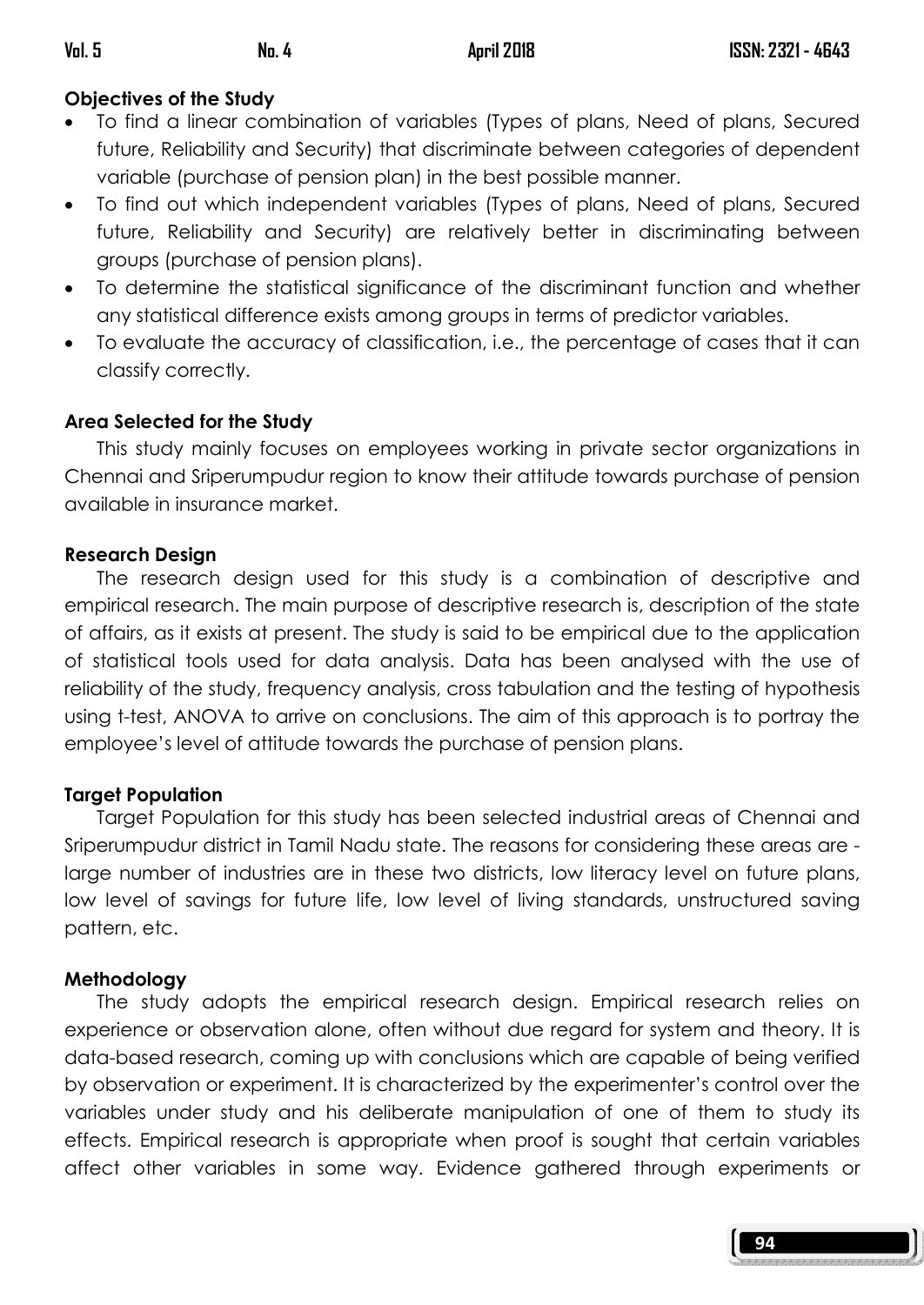empirical studies is today considered to be the most powerful support possible for a given hypothesis (Kothari, C. R, 2004).For collecting primary data, mall intercept survey technique was used in the study area includes six industrial areas in Chennai and Kanchipuram districts of Tamil Nadu. First-hand information pertaining to awareness, preference and level of satisfaction of respondents in the study area were collected from 670 respondents. The researcher focused to identify the employees' attitude in purchase of pension plans through their awareness, preference and satisfaction on pension plans. The data was collected from the employees in the industrial areas of Chennai and Kanchipuram districts of Tamil Nadu through questionnaire as survey instrument.

## Sampling

 Stratified random sampling is used as the sampling technique for the research. The employees are working in different industrial areas in Chennai and Kanchipuram districts based on their profile which is called as strata. The approach of random sampling is used in strata to collect independent responses.

 A pilot study was conducted among 100 employees in Chennai city. Based on this pilot study, the researcher has arrived at a sample size of 664, on the basis of proportion of employees working in the different areas of Chennai taken for the study in a systematic way and the detailed calculation is given below.

| Proportion of interested respondents (p)                          | $= 0.5$  |
|-------------------------------------------------------------------|----------|
| Proportion of dissatisfied respondents $(1-p)$                    | $= 0.5$  |
| Confidence level                                                  | $= 99\%$ |
| Margin of error E                                                 | $= 5\%$  |
| $Z$ – Value to assure every unit is taken for calculation = 2.576 |          |

$$
= \frac{p \times (1-p) \times z^2}{E^2} = \frac{.5 \times .5 \times 2.576^2}{(.05)^2} = 664
$$

Required sample size  $(n_0)$ 

 As the population size is known and finite, the above sample size can be adjusted through finite population correction faction as

$$
\frac{n_0 \times N}{n_0 + (N-1)} = \frac{664 \times 131099}{664 + 131098} = 661
$$

 The sample size is approximated to 660 for the convenience of analysis, to be taken from the population of employees working in Chennai and Kanchipuram districts of Tamil Nadu.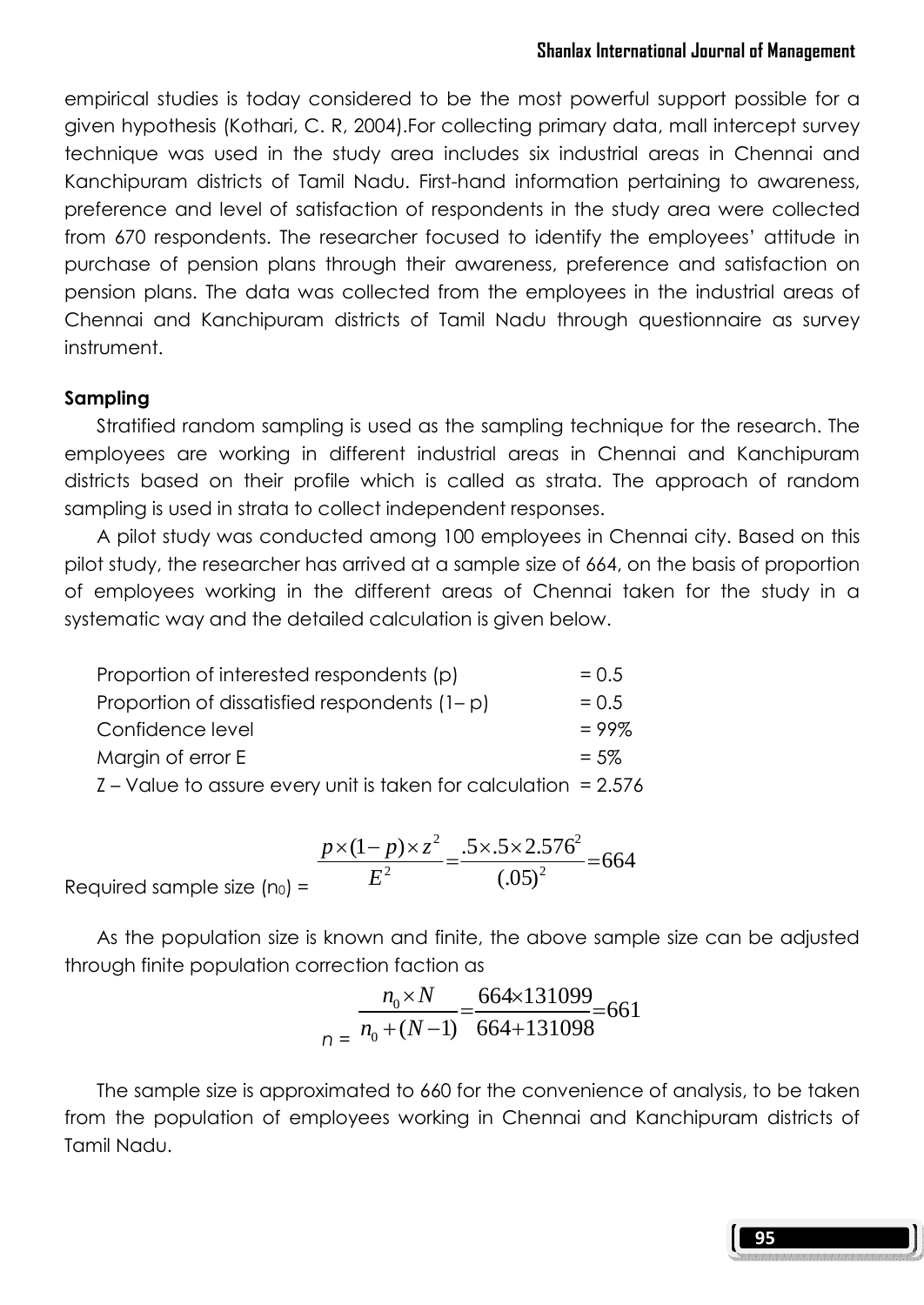| SI.No. | Region      | <b>Approximate Number of</b><br>Employees (N <sub>i</sub> ) | <b>Sample Size</b><br>Ni<br>$n_i = \frac{N_i}{N} \times n$  |
|--------|-------------|-------------------------------------------------------------|-------------------------------------------------------------|
|        | Chennai     | 53906                                                       | $\frac{53906}{n_1} = \frac{53906}{131099} \times 660 = 271$ |
| 2      | Kanchipuram | 77193                                                       | $\frac{77193}{2} \times 660 = 389$<br>$n_2 = 131099$        |

Table 1 Sample Size Estimation

 On the basis of the above workings, ten percent more number of questionnaires are issued each in Chennai and Kanchipuram districts to take care of the anticipated invalid responses from the employees. Hence a total of 300 questionnaires in Chennai district and 430 questionnaires were issued in Kanchipuram district and out of these, 33 filled-in questionnaires in Chennai district were found to be inappropriate for use and 27 filled-in questionnaires in Kanchipuram district were found to be invalid at the time of editing the data. Therefore, a sample size of 670 is finalized for the present research work as detailed under:

#### Table 2 Final Sample Size

| SI.No. | Region      | <b>Sample Size</b> |
|--------|-------------|--------------------|
|        | Chennai     | 267                |
| 2      | Kanchipuram | 403                |
|        | Total       | 670                |

 Further, the researcher visited the industrial areas in Chennai such as Ambattur and Padi and randomly picked the employees to gather the information. Similarly, the researcher visitedthe industrial areas such as Sriperumpudur

and Perungudi in Kanchipuram district and gathered data from the employees in those areas.

#### Data Analysis

 Discriminant Analysis is used to predict group membership. This technique is used to classify individuals/objects into one of the alternative groups on the basis of a set of predictor variables. The dependent variable in discriminant analysis is categorical and on a nominal scale, whereas the independent or predictor variables are either interval or ratio scale in nature. When there are two groups (categories) of dependent variable, we have two-group discriminant analysis and when there are more than two groups, it is a case of multiple discriminant analysis. In case of two-group discriminant analysis, there is one discriminant function, whereas in case of multiple discriminant analysis, the number of functions is one less than the number of groups.

 Discriminant analysis was used to classify the objects, i.e, purchase of pension plans into Yes and No and to determine which variables of Benefits of plans, Types of plans,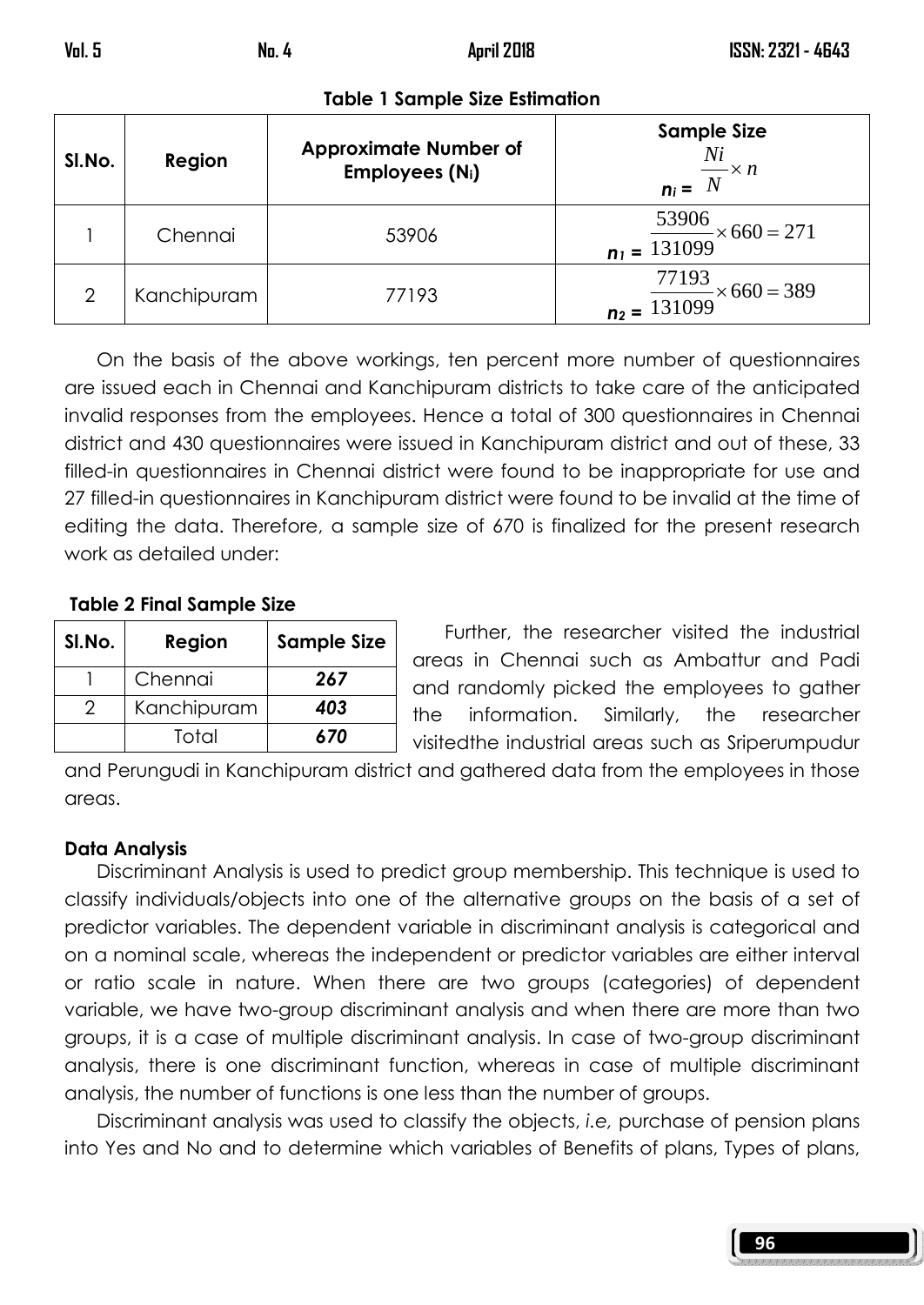Need of plans, Secured future, Reliability and Security are the main predictors in discriminating between Yes and No categories of purchase of pension plans.

 The following table shows the group statistics which gives the means and standard deviations for both the categories of purchase of pension plans (Yes and No) of different respondents. From this table, few preliminary observations about the groups can be made, and it clearly shows that the two groups are widely separated with respect to all the factors under study. The mean perception on Types of plans is the lowest on both the groups, whereas the mean perception on security is highest on both the groups.

| Purchase of pension plans |                    | Mean              | <b>Std. Deviation</b> | Valid N (list wise) |          |  |
|---------------------------|--------------------|-------------------|-----------------------|---------------------|----------|--|
|                           |                    |                   |                       | <b>Unweighted</b>   | Weighted |  |
|                           | <b>Benefits</b>    | 2.9508<br>1.25995 |                       | 519                 | 519      |  |
| <b>No</b>                 | <b>Types</b>       | 2.3914            | 1.23780               | 519                 | 519      |  |
|                           | Interest           | 3.1553            | .51186                | 519                 | 519      |  |
|                           | Need               | 3.3049            | .60781                | 519                 | 519      |  |
|                           | Sec_future         | 3.4772            | .62227                | 519                 | 519      |  |
|                           | Reliability        | 3.5740            | .62528                | 519                 | 519      |  |
|                           | Security           | 3.8798            | .87568                | 519                 | 519      |  |
| Yes                       | <b>Benefits</b>    | 3.2167            | 1.27969               | 151                 | 151      |  |
|                           | <b>Types</b>       | 2.7124            | 1.25949               | 151                 | 151      |  |
|                           | Interest           | 3.4339            | .56917                | 151                 | 151      |  |
|                           | Need               | 3.5165            | .52664                | 151                 | 151      |  |
|                           | Sec_future         | 3.7893            | .49060                | 151                 | 151      |  |
|                           | <b>Reliability</b> | 3.9913            | .55468                | 151                 | 151      |  |
|                           | Security           | 4.0699            | .69509                | 151                 | 151      |  |
|                           | <b>Benefits</b>    | 3.0107            | 1.26836               | 670                 | 670      |  |
|                           | <b>Types</b>       | 2.4638            | 1.24900               | 670                 | 670      |  |
|                           | Interest           | 3.2181            | .53765                | 670                 | 670      |  |
| Total                     | Need               | 3.3525            | .59671                | 670                 | 670      |  |
|                           | Sec_future         | 3.5475            | .60894                | 670                 | 670      |  |
|                           | <b>Reliability</b> | 3.6680            | .63416                | 670                 | 670      |  |
|                           | Security           | 3.9226            | .84165                | 670                 | 670      |  |

#### Table 3 Group Statistics

 The following table shows test of equality of group means. F statistic determines the variable that should be included in the model and describes that when predictors (independent variables) are considered individually, all the factors significantly differ between two groups. The last column of the following table is the p-value corresponding to the F value and confirms that these variables differ significantly between the two groups at 5% level of significance.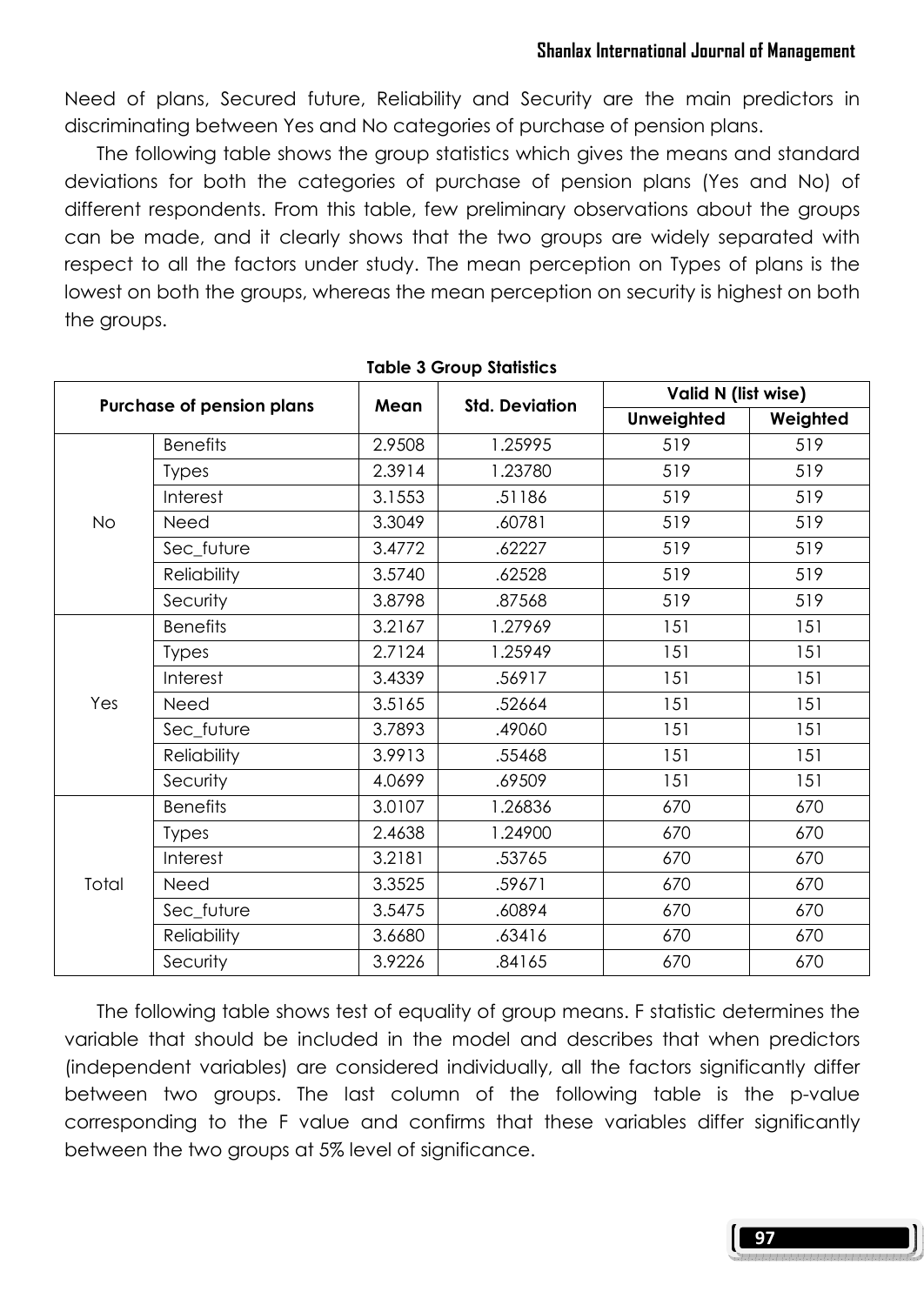| <b>NOTE</b> + TESIS OF EQUATITY OF GROUP MEDITS |               |        |     |     |          |  |  |  |  |
|-------------------------------------------------|---------------|--------|-----|-----|----------|--|--|--|--|
|                                                 | Wilks' Lambda |        | df1 | df2 | Sig.     |  |  |  |  |
| <b>Types</b>                                    | .988          | 7.804  |     | 668 | $.005*$  |  |  |  |  |
| Interest                                        | .953          | 32.900 |     | 668 | $.000*$  |  |  |  |  |
| Need                                            | .978          | 15.016 |     | 668 | $.000*$  |  |  |  |  |
| Secured future                                  | .954          | 32.149 |     | 668 | $.000*$  |  |  |  |  |
| <b>Reliability</b>                              | .924          | 54.717 |     | 668 | $.000*$  |  |  |  |  |
| Security                                        | .991          | 6.016  |     | 668 | $.014**$ |  |  |  |  |

Table 4 Tests of Equality of Group Means

\* significant at 1% level of significance

\*\* significant at 5% level of significance

 The following table shows pooled within-group matrices and indicates the degree of correlation between the predictors. It can be seen from the table that the pair of factors Types and Benefits of plans has the highest positive correlation coefficient (.759), followed by Reliability and Security (.516), Reliability and Need (.448), Need and Interest (.416) and Secured Future and Interest (.397). The respondents expressed that the pension plans should be highly reliable and at the same time they should have high security. It can be seen from the table from some variables have moderate correlations among them, and hence discriminant analysis by stepwise method is carried out to take care of the multi-collinearity problem.

| <b>Factors</b>     | <b>Benefits</b> | <b>Types</b> | <b>Interest</b> | <b>Need</b> | <b>Secured future</b> | <b>Reliability</b> | <b>Security</b> |
|--------------------|-----------------|--------------|-----------------|-------------|-----------------------|--------------------|-----------------|
| <b>Benefits</b>    | 1.000           |              |                 |             |                       |                    |                 |
| <b>Types</b>       | .759            | 000. ا       |                 |             |                       |                    |                 |
| Interest           | $-120$          | $-212$       | 1.000           |             |                       |                    |                 |
| Secured future     | .017            | $-.038$      | .397            | .000        |                       |                    |                 |
| Need               | $-180$          | $-157$       | .416            | .488        | 1.000                 |                    |                 |
| <b>Reliability</b> | $-.081$         | $-.055$      | .282            | .448        | .373                  | 1.000              |                 |
| Security           | $-.043$         | .043         | .184            | .411        | .233                  | .516               | 1.000           |

Table 5 Correlations among factors

 The following table shows Eigen values table, a large eigen value is an indication of a strong function. Four functions were developed by the stepwise method and from the table it can be seen that the function 4 has a eigen value of .881.

| <b>Step</b> | <b>Number of Variables</b> | Lambda | df1 | df2 | df3 |                  | <b>Exact F</b> |                 |      |
|-------------|----------------------------|--------|-----|-----|-----|------------------|----------------|-----------------|------|
|             |                            |        |     |     |     | <b>Statistic</b> | df1            | df <sub>2</sub> | Sig. |
|             |                            | .924   |     |     | 668 | 54.717           |                | 668             | .000 |
|             |                            | .906   | っ   |     | 668 | 34.546           | ≘              | 667             | .000 |
| 3           |                            | .886   | 3   |     | 668 | 28.507           |                | 666             | .000 |
|             |                            | .881   | 4   |     | 668 | 22.523           |                | 665             | .000 |

#### Table 6 Wilks' Lambda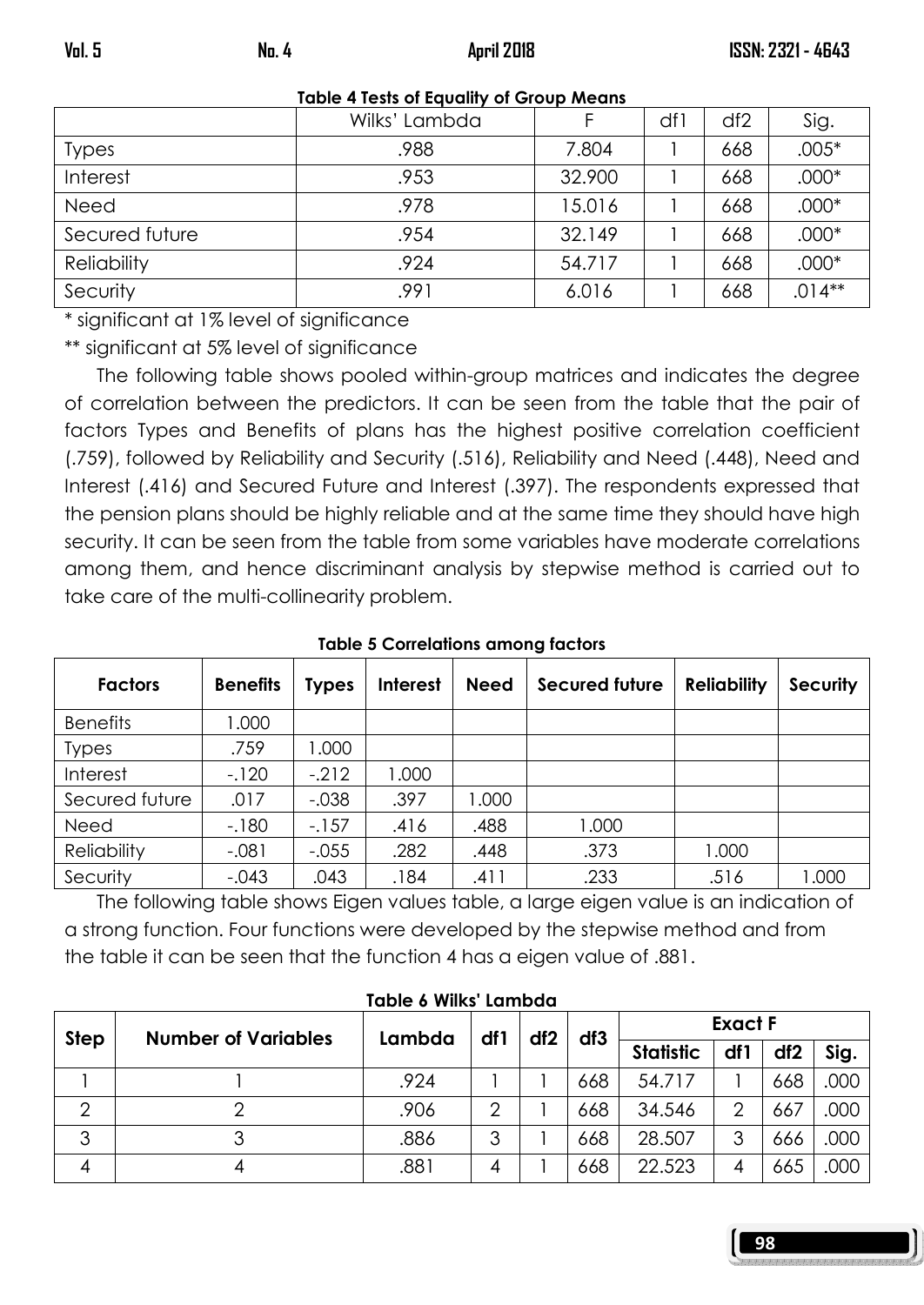### Shanlax International Journal of Management

 The following tables 7 and 8 show eigen value and wilks' lambda to verify the significant level of discriminant function. From the table, the chi-square value is found to be 84.615 with the corresponding p-value of .000. This value is significant at 99% confidence level. It indicates that the discriminant function is statistically significant and the overall discriminating power of the discriminant function is good. The eigen value of .881 explaining 100% variance with a canonical correlation of .345, thus explaining about 12% variation in the dependent variable (purchase of plans) by all the independent variables. But, still the discriminant function is significant in explaining the variation even at 1% level of significance.

### Table 7 Eigenvalues

| <b>Function</b>                                                        | Eigenvalue      | % of Variance | Cumulative % | <b>Canonical Correlation</b> |  |  |  |
|------------------------------------------------------------------------|-----------------|---------------|--------------|------------------------------|--|--|--|
|                                                                        | .135 $^{\circ}$ | 100.0         | 100.0        | .345                         |  |  |  |
| a. First 1 canonical discriminant functions were used in the analysis. |                 |               |              |                              |  |  |  |

#### Table 8: Wilks' Lambda

| <b>Test of Function(s)</b> | Wilks' Lambda | Chi-square | df | Sig. |  |  |  |  |
|----------------------------|---------------|------------|----|------|--|--|--|--|
|                            | $88^{\circ}$  | 84.615     |    | .000 |  |  |  |  |

The discriminant equation obtained by the analysis may be written as:

#### D = −7.650 + .370 (Types) + 1.002 (Interest) + 1.300 (Reliability) –0.320 (Security)

 The following table shows the classification processing summary table, which is a simple table of the number and percentage of subjects classified correctly and incorrectly. In leave-one-out-classification, the discriminant model is re-estimated as many times as the number of subjects in the sample. Each model leaves one subject and is used to predict that respondent. In other words, each subject in the analysis is classified from the function derived from all cases except itself.

| $I$ apie y Classification Results $^{u,v}$                                                          |               |        |      |                                   |                                                                |  |  |
|-----------------------------------------------------------------------------------------------------|---------------|--------|------|-----------------------------------|----------------------------------------------------------------|--|--|
|                                                                                                     |               |        |      | <b>Predicted Group Membership</b> |                                                                |  |  |
|                                                                                                     |               | Change | No   | Yes                               |                                                                |  |  |
|                                                                                                     | Count         | No.    | 510  | 9                                 | 519                                                            |  |  |
|                                                                                                     |               | Yes    | 128  | 23                                | Total<br>151<br>100.0<br>100.0<br>519<br>151<br>100.0<br>100.0 |  |  |
| Original                                                                                            | $\%$          | No.    | 98.3 | 1.7                               |                                                                |  |  |
|                                                                                                     |               | Yes    | 84.8 | 15.2                              |                                                                |  |  |
|                                                                                                     | Count<br>$\%$ | No.    | 508  | 11                                |                                                                |  |  |
| Cross-validated <sup>a</sup>                                                                        |               | Yes    | 128  | 23                                |                                                                |  |  |
|                                                                                                     |               | No.    | 97.9 | 2.1                               |                                                                |  |  |
|                                                                                                     |               | Yes    | 84.8 | 15.2                              |                                                                |  |  |
| a. Cross validation is done only for those cases in the analysis. In cross validation, each case is |               |        |      |                                   |                                                                |  |  |
| classified by the functions derived from all cases other than that case.                            |               |        |      |                                   |                                                                |  |  |
| b. 79.6% of original grouped cases correctly classified.                                            |               |        |      |                                   |                                                                |  |  |
| c. 79.3% of cross-validated grouped cases correctly classified.                                     |               |        |      |                                   |                                                                |  |  |

## Table 9 Classification Resultsb,c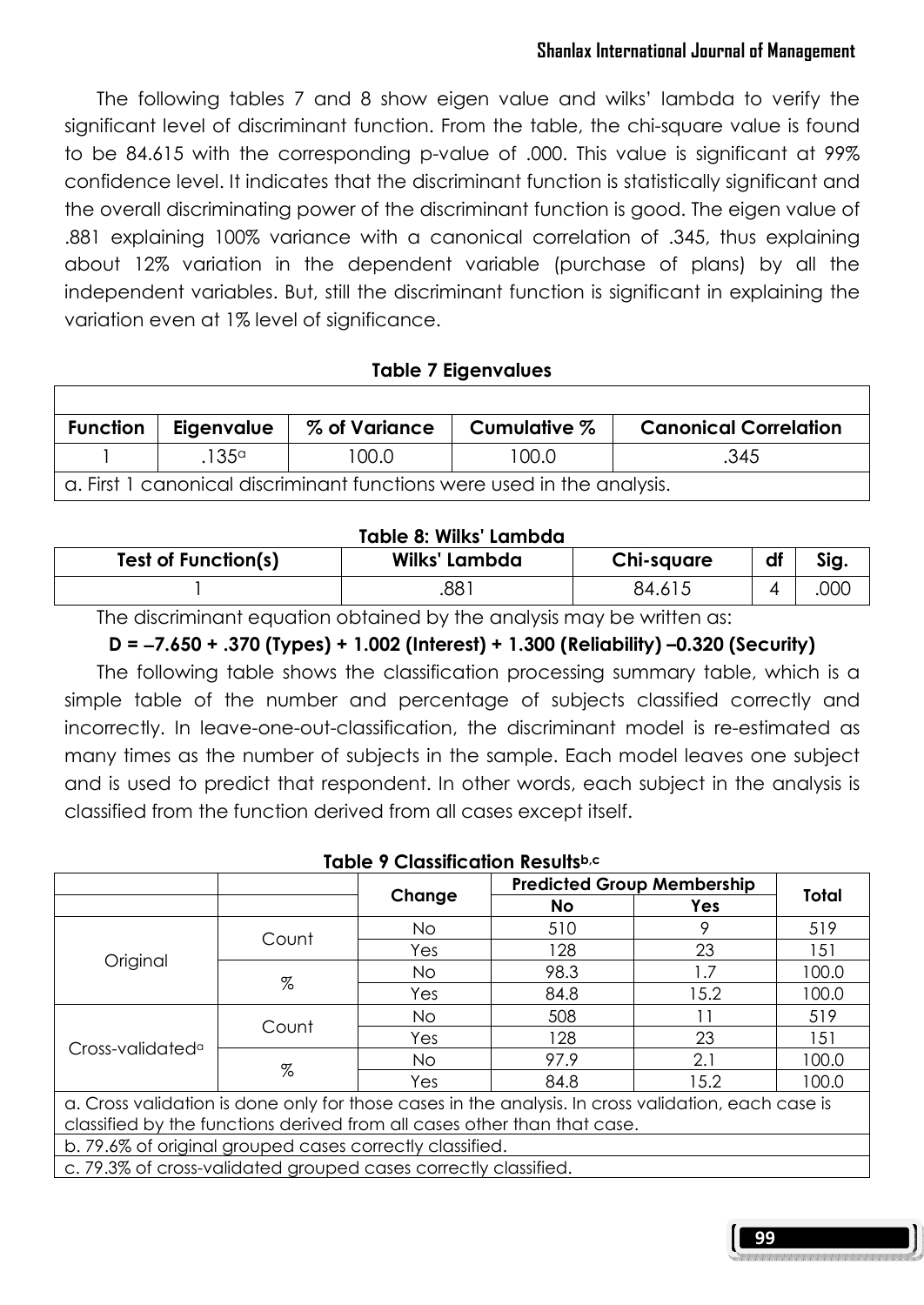The diagonal elements of the table represent correct classification. The hit ratio, which is the percentage of cases correctly classified, for this analysis is 79.6%. When the groups are unequal in size, the proportional chance criterion for this analysis is  $(.775)^2$  +  $(1-.775)^2$  = 0.652. Thus, the percentage of chance classification is 65.2%. The classification accuracy is 79.3%, which seems to have a good improvement over chance, and the discriminant analysis is judged as satisfactory.

### Findings of Study

- The factor Reliability is the most important predictor in discriminating between the willingness to purchase pension plans, and it is followed by Interest and Types of plans. The factor Security has a negative coefficient in predicting the willingness of respondents to purchase pension plans.
- The factors Types and Benefits of plans have the highest positive correlation coefficient, followed by Reliability and Security, Need and Secured Future, Reliability and Secured Future, Need and Interest, and Secured Future and Interest. The respondents expressed that the pension plans should be highly reliable and at the same time they should have high security.
- The factors Reliability of pension plans and Interest on pension plans are the important predictors in discriminating the purchase groups of respondents.
- The higher the perception of people on Types of plans, Interest on plans and Reliability of plans, more is the probability of respondents purchasing pension plans and higher values of Security are likely to result in not purchasing the pension plans.

### Conclusion

 The preceding discussion highlights the attitude of people in purchase of pension plans and it is clearly evident that the existing systems are passing through a crisis of confidence. With reliability being the most important predictor, the pension funds administered by both public sector and private sector should be backed by Government to bring in more people to invest in pension fund. It is also evident that without reforms in investment policies and performance of pension funds, it will be difficult to provide adequate replacement rate in a sustainable manner for the retirees. Retirement planning being a long-term goal and the investment is for longer period, people prefer to choose a pension product which earns a better interest rate. So people prefer to invest in a simple, flexible, easy to understand, tax efficient & highly liquid investment option. The immediate challenge for India is to design and implement a pension reform strategy capable of restoring the long-run financial viability for public schemes. Equally important, is to provide better returns to private workers through relaxation of investment norms.